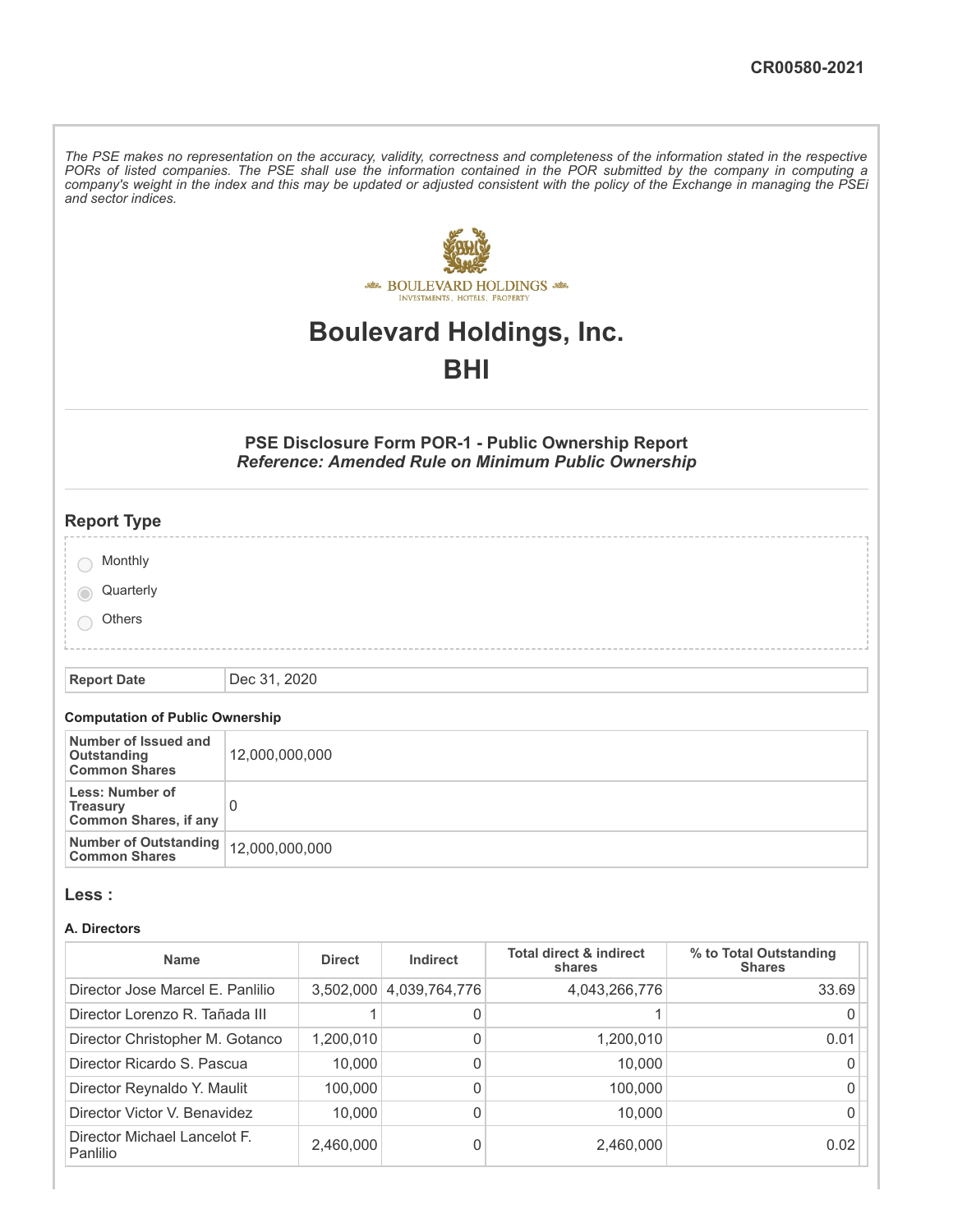| Director Klarence T. Dy | 10,000     |               | 10,000        |            |
|-------------------------|------------|---------------|---------------|------------|
| Director David L. Kho   | 54,590,000 |               | 54,590,000    | $0.45$ $ $ |
|                         | 61.882.011 | 4,039,764,776 | 4,101,646,787 | 34.17      |

## **B. Officers**

| <b>Name</b>              | <b>Direct</b> | Indirect | <b>Total direct &amp; indirect shares</b> | % to Total Outstanding Shares |
|--------------------------|---------------|----------|-------------------------------------------|-------------------------------|
| Atty. Marlo T. Cristobal | 2,000         |          | 2.000                                     |                               |
| Mr. Sham A. Daswani      | 250,000       |          | 250,000                                   |                               |
| Mr. Alfonso S. Anggala   | 100,000       |          | 100.000                                   |                               |
|                          | 352,000       |          | 352,000                                   |                               |

# **C. Principal/Substantial Stockholders**

| <b>Name</b> | Direct | Indirect | Total direct & indirect shares | % to Total Outstanding Shares |
|-------------|--------|----------|--------------------------------|-------------------------------|
|             |        |          |                                |                               |
|             |        |          |                                |                               |

# **D. Affiliates**

| <b>Name</b> | <b>Direct</b> | Indirect | Total direct & indirect shares | % to Total Outstanding Shares |
|-------------|---------------|----------|--------------------------------|-------------------------------|
|             |               |          |                                |                               |
|             |               |          |                                |                               |

## **E. Government**

| <b>Name</b> | <b>Direct</b> | Indirect | Total direct & indirect shares | % to Total Outstanding Shares |
|-------------|---------------|----------|--------------------------------|-------------------------------|
|             |               |          |                                |                               |
|             |               |          |                                |                               |

### **F. Banks**

| <b>Name</b> | Direct | Indirect | Total direct & indirect shares | % to Total Outstanding Shares |
|-------------|--------|----------|--------------------------------|-------------------------------|
|             |        |          |                                |                               |
|             |        |          |                                |                               |

## **G. Employees**

| <b>Name</b> | <b>Direct</b> | Indirect | Total direct & indirect shares | % to Total Outstanding Shares |
|-------------|---------------|----------|--------------------------------|-------------------------------|
|             |               |          |                                |                               |
|             |               |          |                                |                               |

## **H. Lock-Up Shares**

| <b>Name</b> | <b>Direct</b> | <b>Indirect</b> | Total direct & indirect shares | % to Total Outstanding Shares |
|-------------|---------------|-----------------|--------------------------------|-------------------------------|
|             |               |                 |                                |                               |
|             |               |                 |                                |                               |

## **I. Others**

| <b>Name</b> | <b>Direct</b> | Indirect | Total direct & indirect shares | % to Total Outstanding Shares |
|-------------|---------------|----------|--------------------------------|-------------------------------|
|             |               |          |                                |                               |
|             |               |          |                                |                               |

| Number of Listed<br><b>Common Shares</b>                | 11,901,100,000 |
|---------------------------------------------------------|----------------|
| <b>Total Number of</b><br><b>Non-Public Shares</b>      | 4,101,998,787  |
| <b>Total Number of Shares</b><br>Owned<br>by the Public | 7,898,001,213  |